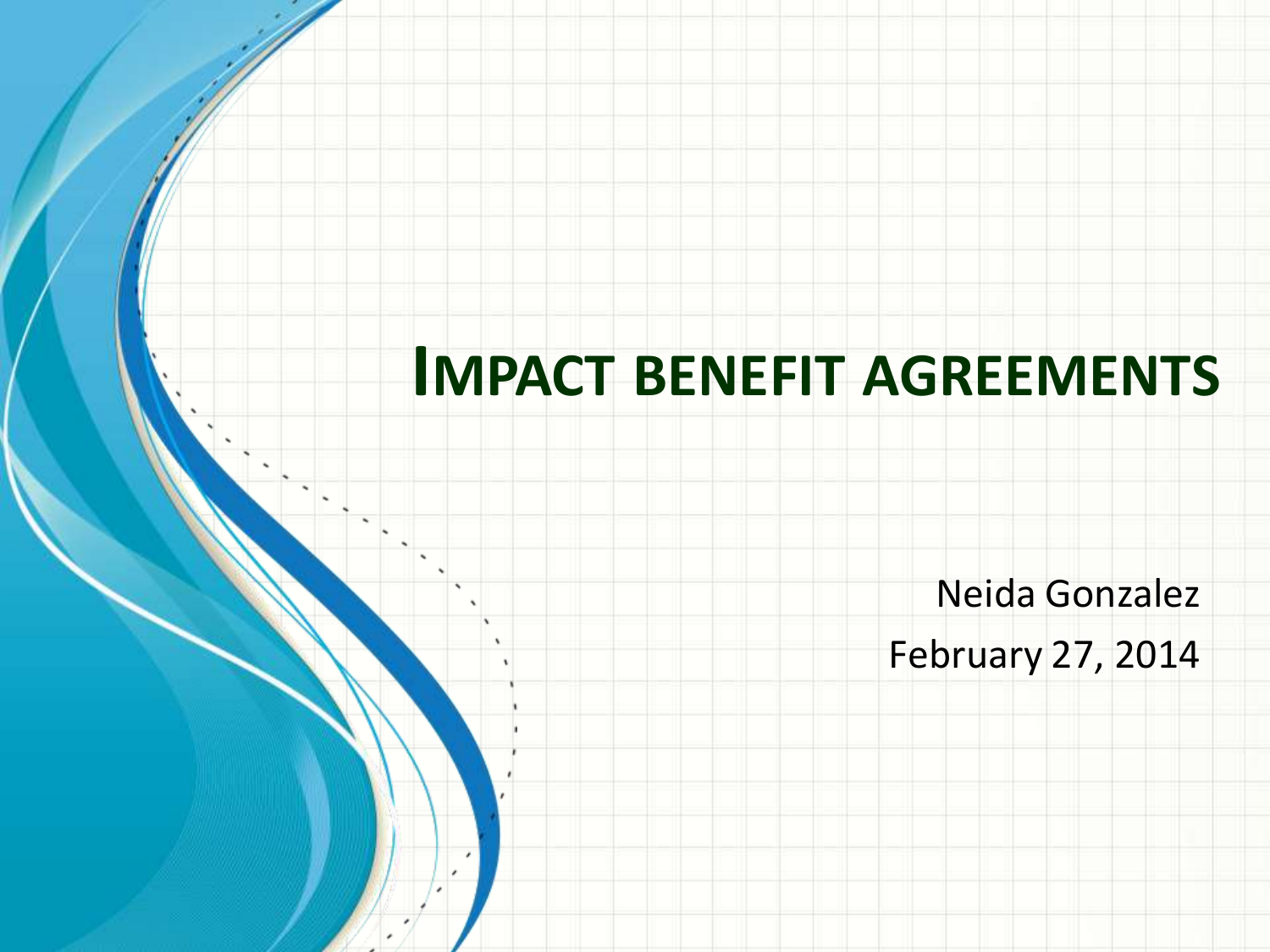# Impact Benefit Agreements (IBAs)

- What are IBAs?
- What do they do?
- How are they addressed in modern treaties?
- Why are they important?
- Issues and Opportunities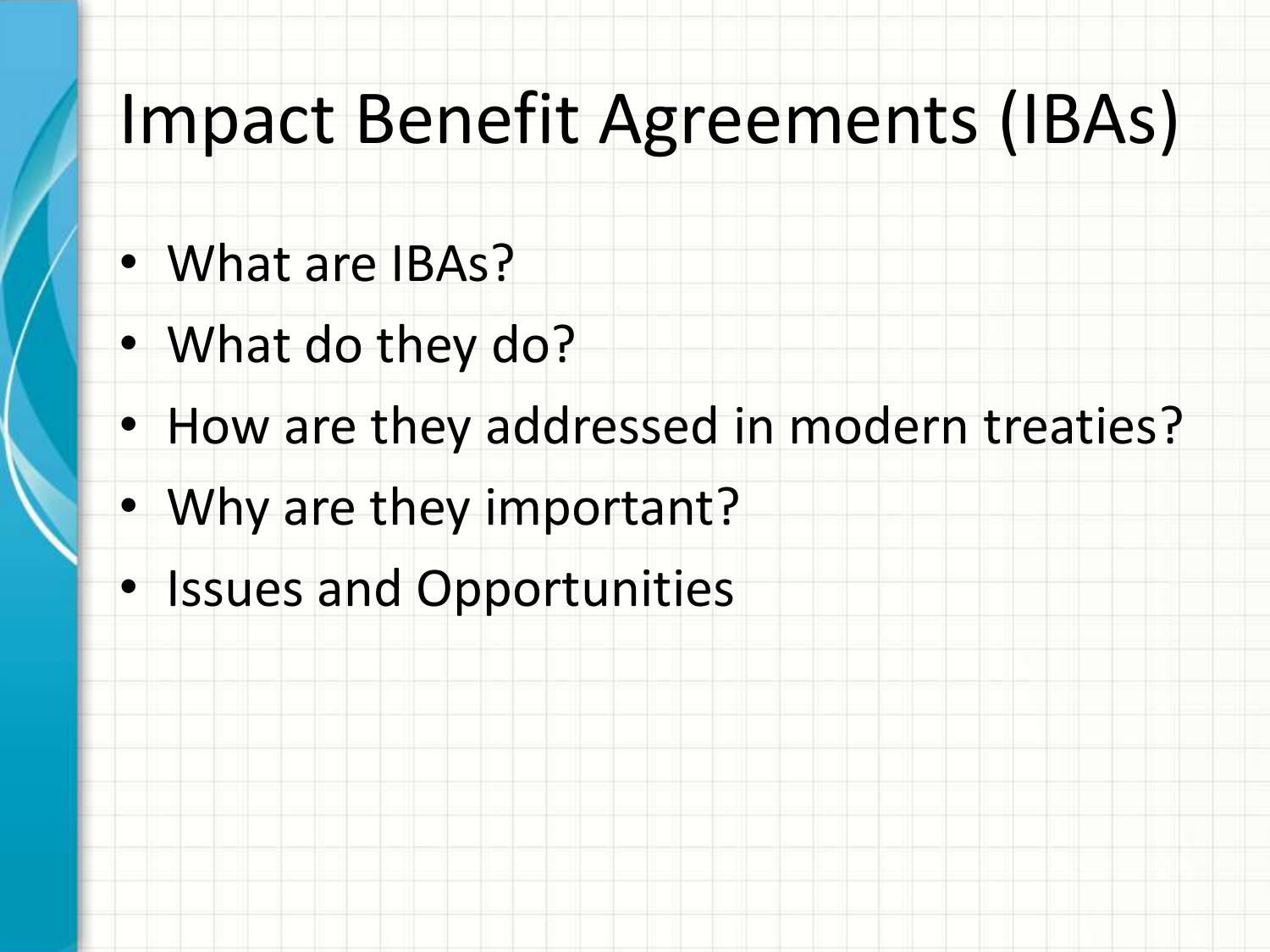#### What are IBAs?

• IBAs are contracts

- They are either:
	- Negotiated privately between Aboriginal organizations and companies
	- **OR**
	- Negotiated, as required by modern treaty agreements, between Aboriginal organizations and governments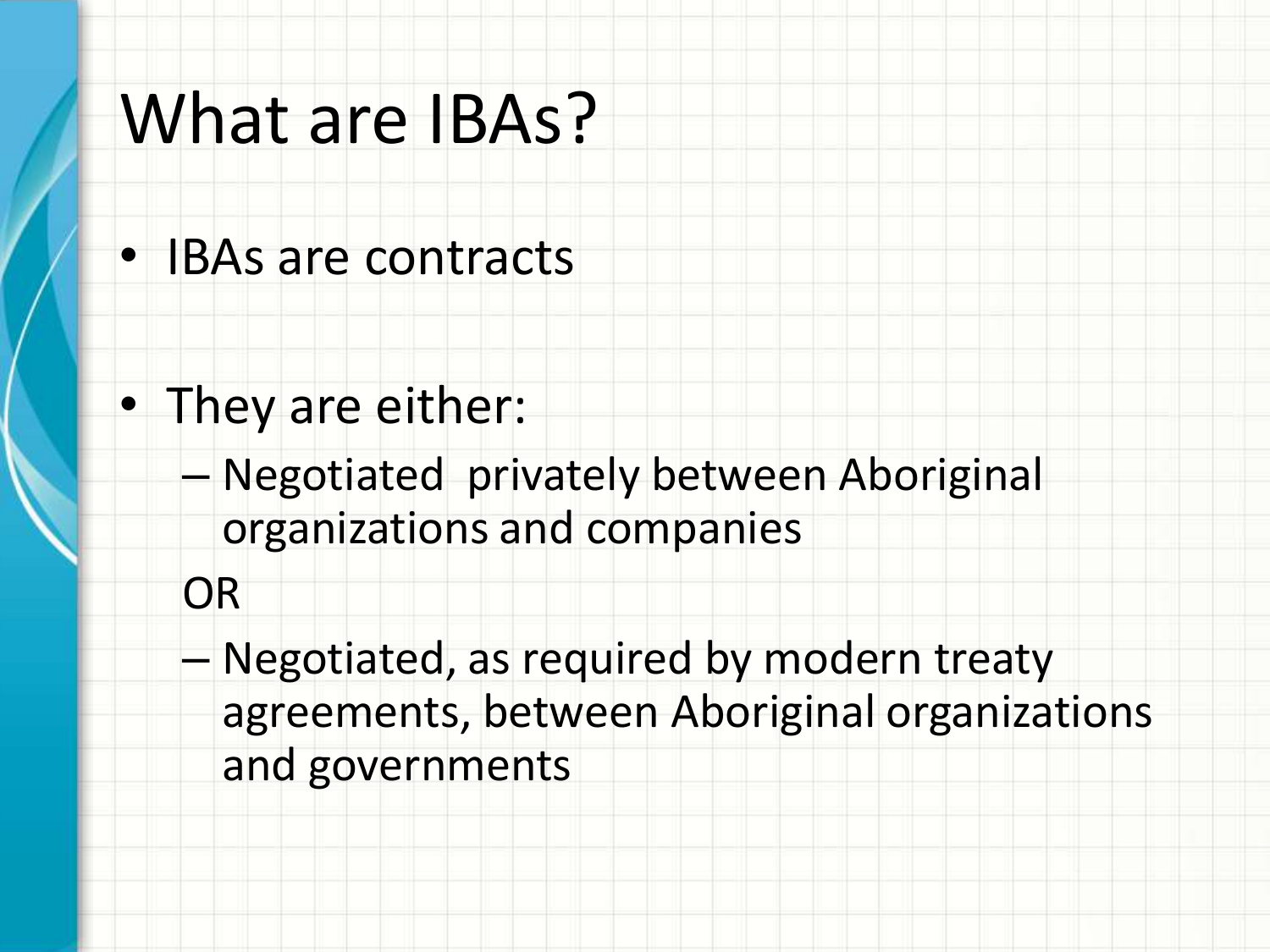# What are IBAs for?

- IBAs are intended to provide
	- 1) benefits to Aboriginal communities from resource development, or other activities, in their territories, and
	- 2) ensure that any potential detrimental impacts are addressed.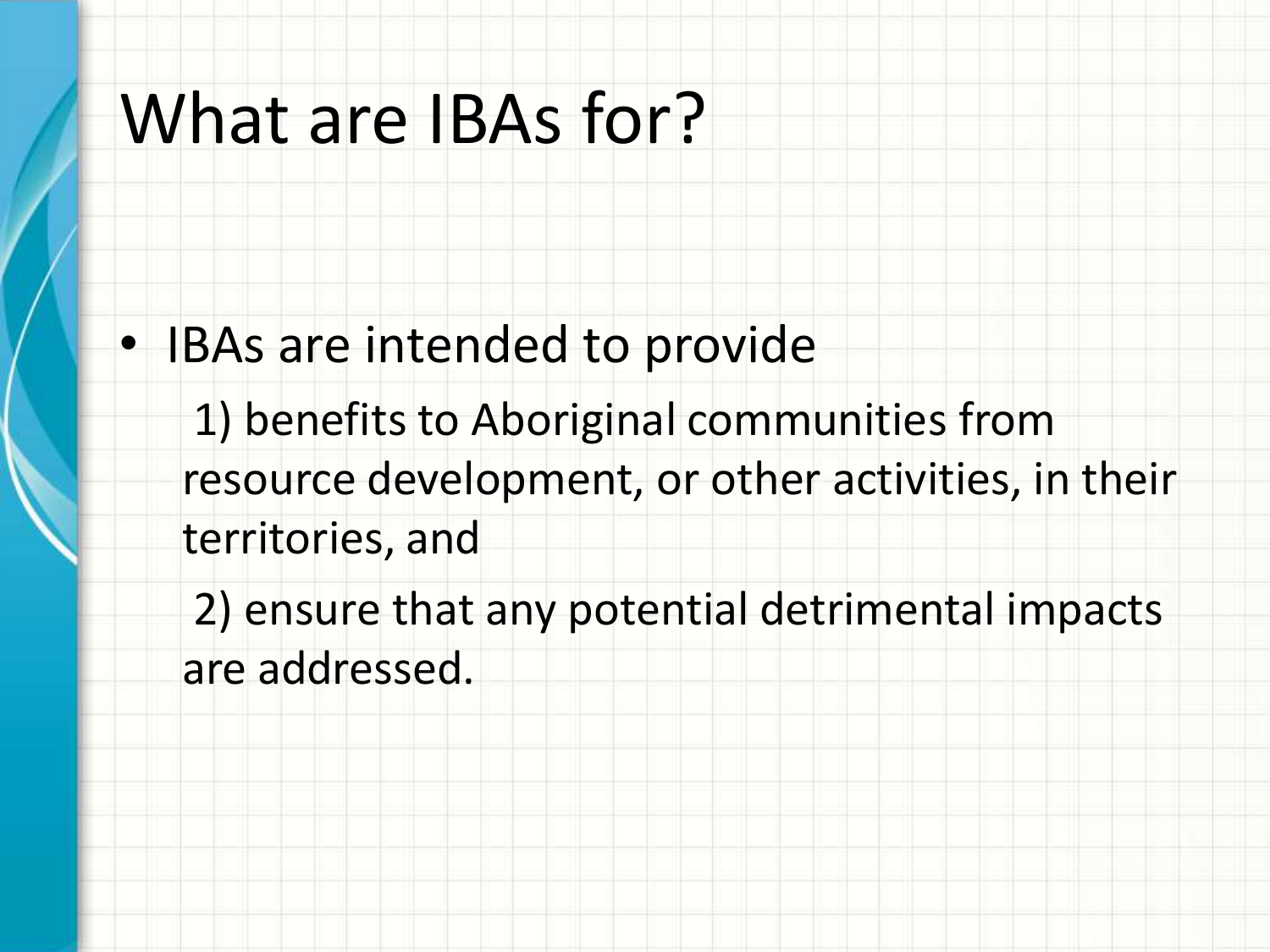# What can IBAs address?

- Aboriginal participation in project management
- **Education and training**
- Preferential hiring
- Labour practices including health and safety
- Access to Constructed **Facilities**
- Community Infrastructure Needs
- Business Opportunities
- Housing, accommodation and recreation.
- Protection of Culture and Heritage
- Language of workplace
- Environmental concerns
- Disruption to Wildlife and Compensation for loss of **Wildlife**
- Protection of archaeological sites and specimens
- Performance Bonds
- Enforceability
- Dispute Resolution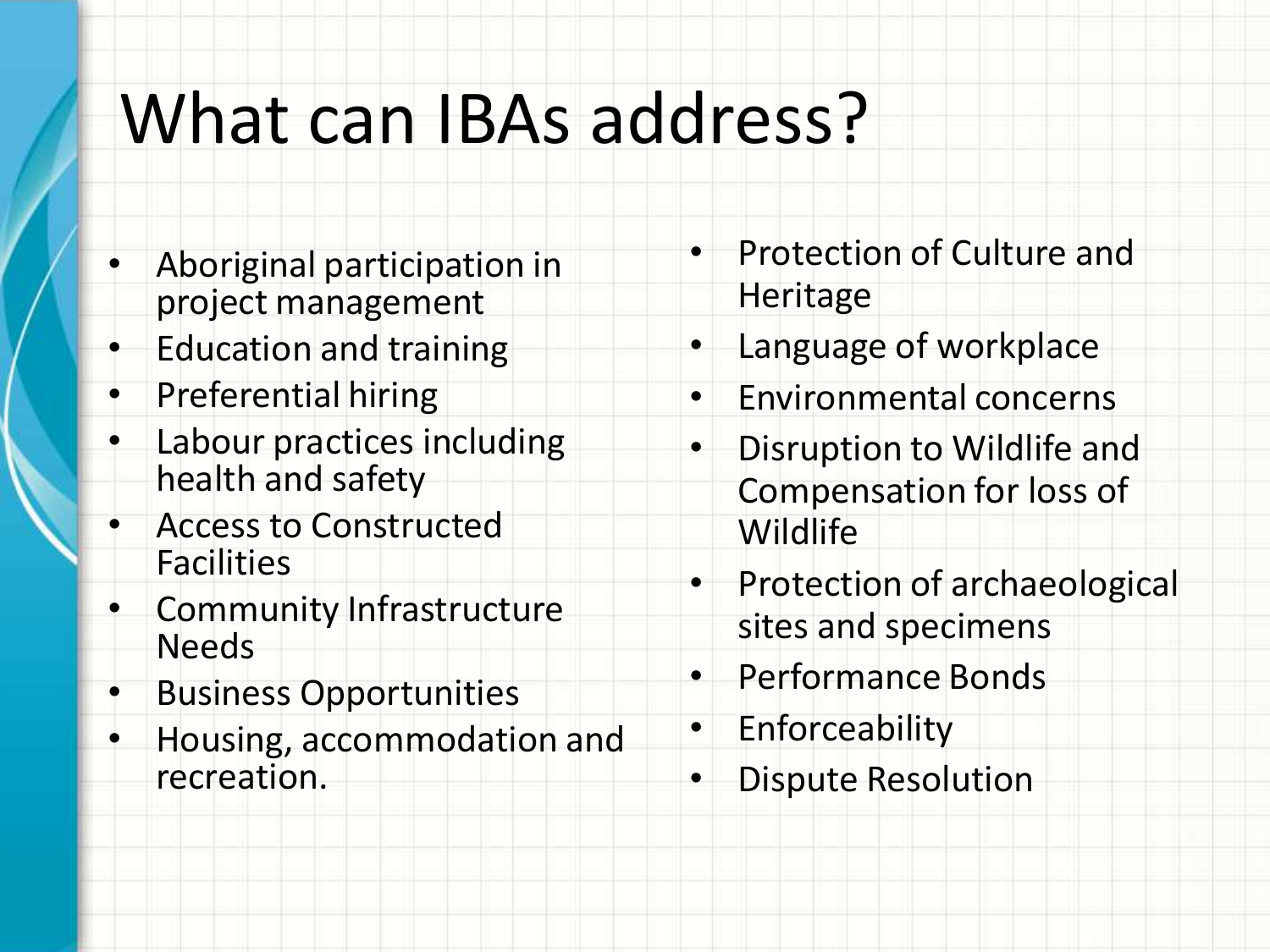# Modern Treaty Agreements – Triggers for IBAs

• Most Modern Treaty Agreements transfer lands to Aboriginal organizations.

• Two examples:

- In the Gwich'in Settlement Area in the Northwest Territories the Gwich'in Tribal Council holds subsurface and surface rights to approximately 11% (6,158 km squared) and surface rights to another approximately 28% (16,264 km squared).
- In the Nunavut Settlement Area, 19% of lands are held by Inuit (356,000 km squared). 2% of those are subsurface lands by NTI, and surface lands are held by the three Regional Inuit Associations, Kivalliq, Kitikmeot and Qikiqtani Inuit Associations.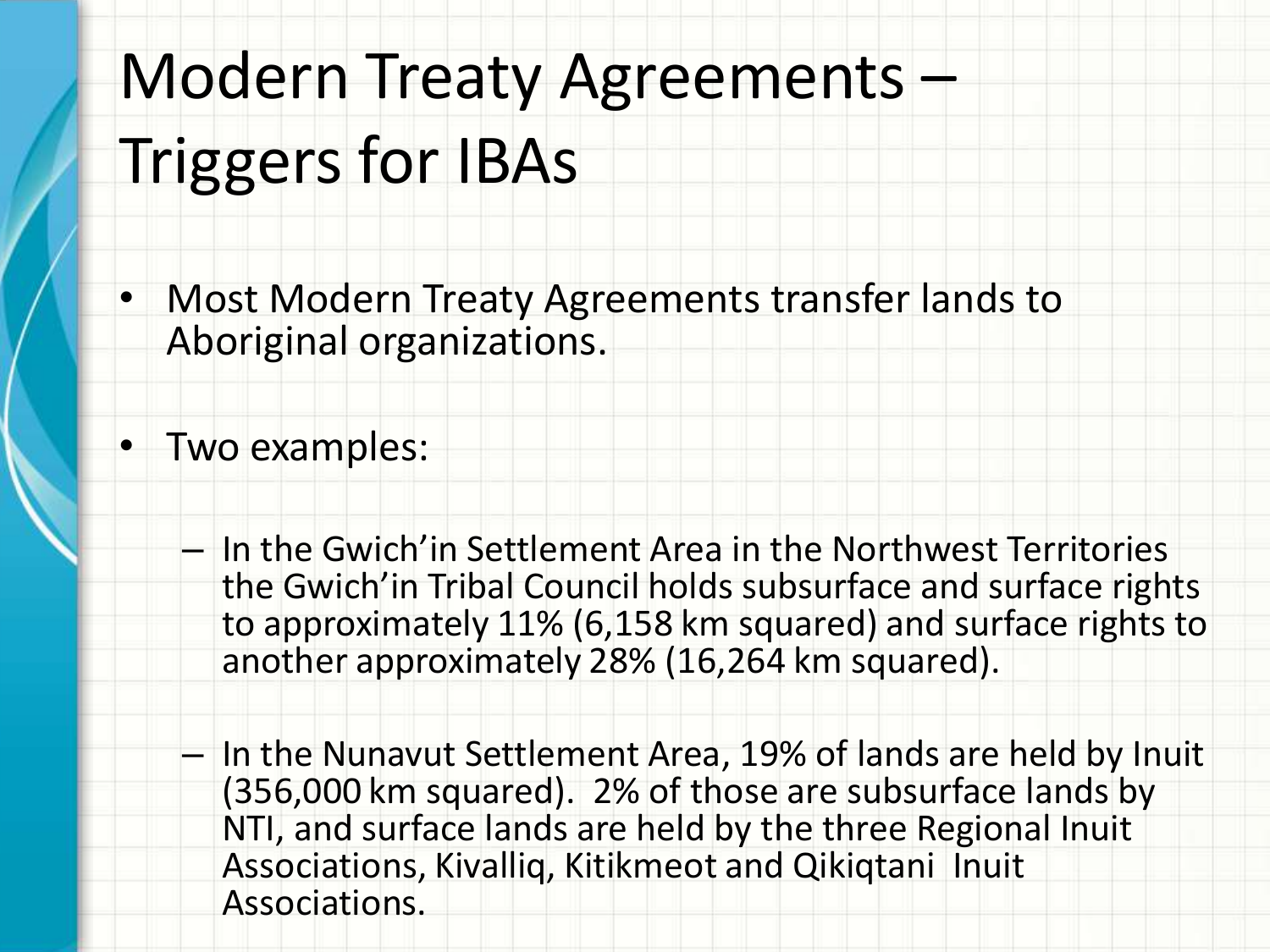## Requirements for BIAs

• Modern Treaty Agreements often have a requirement that proponents come to an agreement on access to aboriginal lands

#### • NWT Examples:

– *Gwich'in Final Agreement* 

Section 20.4.6 (a) - right of access to Gwich'in lands to explore, develop or produce minerals **with the agreement of the Gwich'in Tribal Council**

#### – *Inuvialuit Final Agreement*

Section 10 **requires "Participation Agreements"** with developers who require access to, or across, Inuvialuit Lands.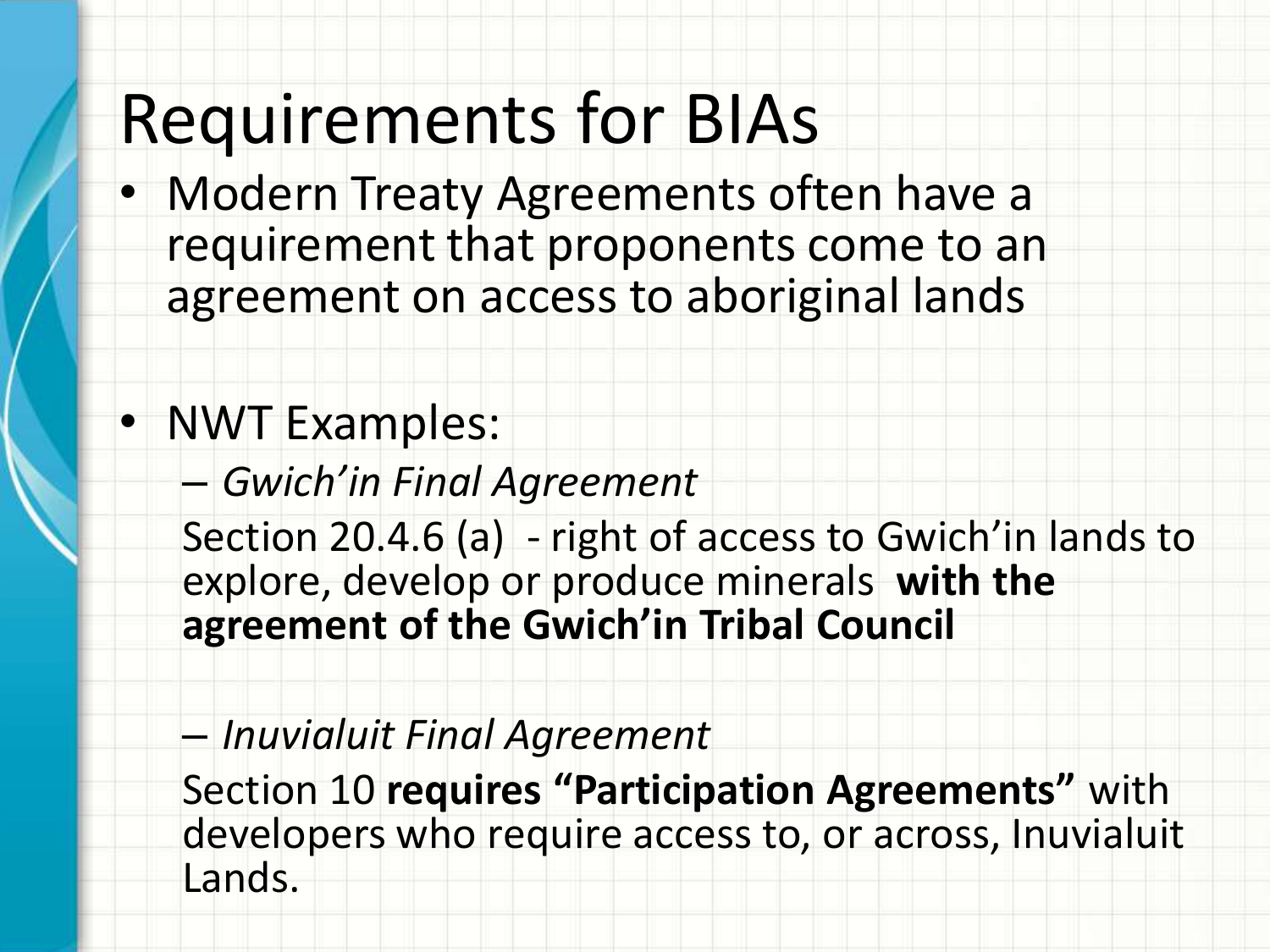# *Nunavut Land Claims Agre*ement – Article 26

- Section 26.2.1 states that "no Major Development Project may commence until an IIBA is finalized in accordance with this Article".
- Article 26 requires that Project Proponent and the relevant Inuit organization negotiate an IIBA prior to the commencement of the project to address potential detrimental impacts and benefits for Inuit on a Nunavut wide, regional and local basis.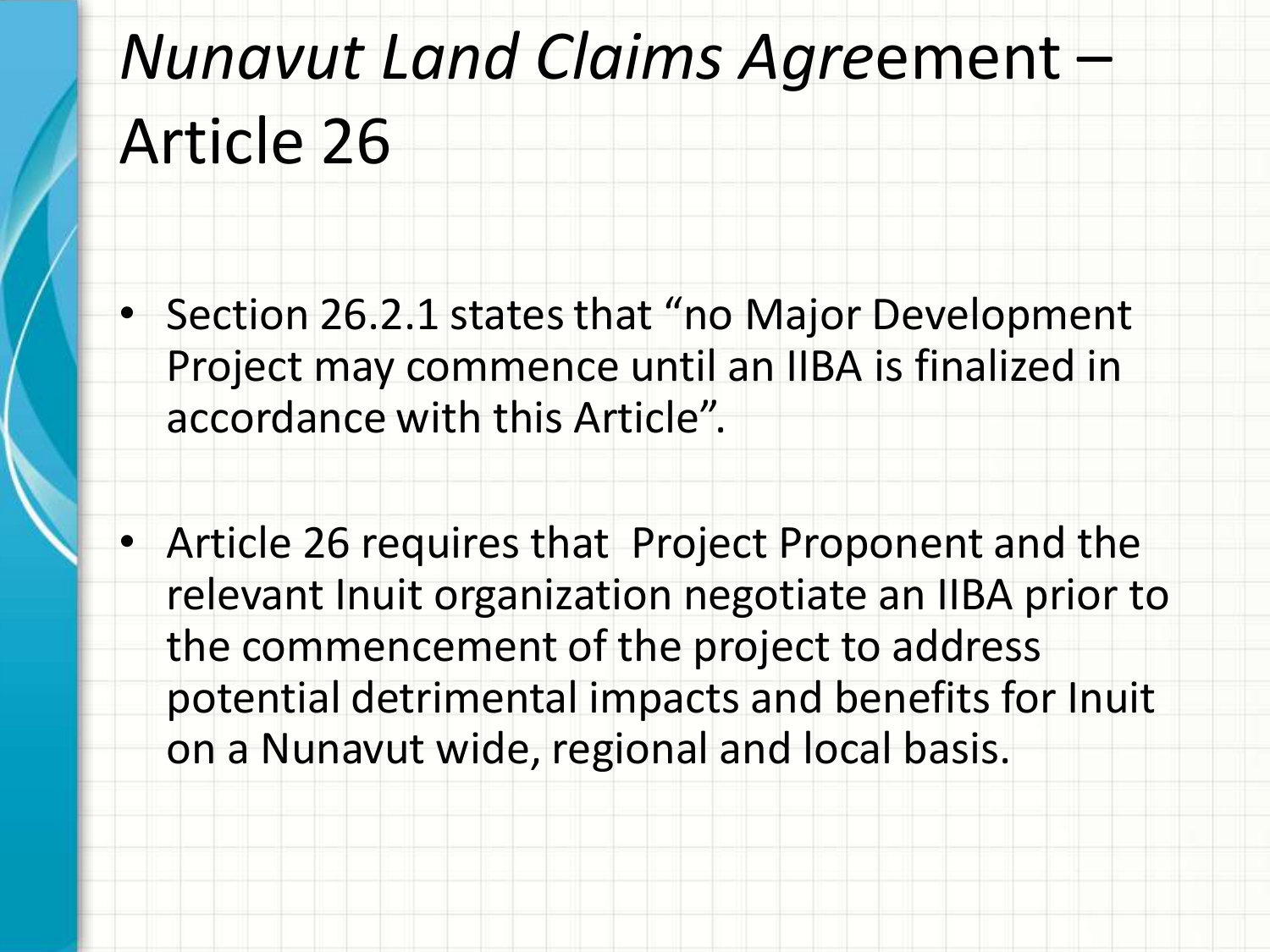#### Resource Development IBAs

#### **IBAs Research Network:**

http://www.impactandbenefit.com/IBA\_Database\_List

| <b>Modern Treaty</b>                          | <b>IBA</b>                                                                                                                                                                                        |
|-----------------------------------------------|---------------------------------------------------------------------------------------------------------------------------------------------------------------------------------------------------|
| Tlicho Final Agreement,<br>2003               | Snap Lake Project: Tlicho First Nations and De Beers<br>Canada, 2006                                                                                                                              |
| <b>Nunavut Land Claims</b><br>Agreement, 1993 | Meadowbank Mine: Kivallig Inuit Association and Agnico-<br>Eagle Mines Ltd.                                                                                                                       |
| <b>Nunavut Land Claims</b><br>Agreement, 1993 | The Mary River Project: Qikiqtani Inuit Association and<br>Baffinland Iron Mines Corporation                                                                                                      |
|                                               | The Mary River IIBA online at:<br>http://www.qia.ca/apps/UPLOADS/fck/file/QIA%20-<br>%20Baffinland%20-%20IIBA%20-<br>%20Sept%206,%202013%20(signed%20and%20sealed%5<br>D%20%20with%20Article .pdf |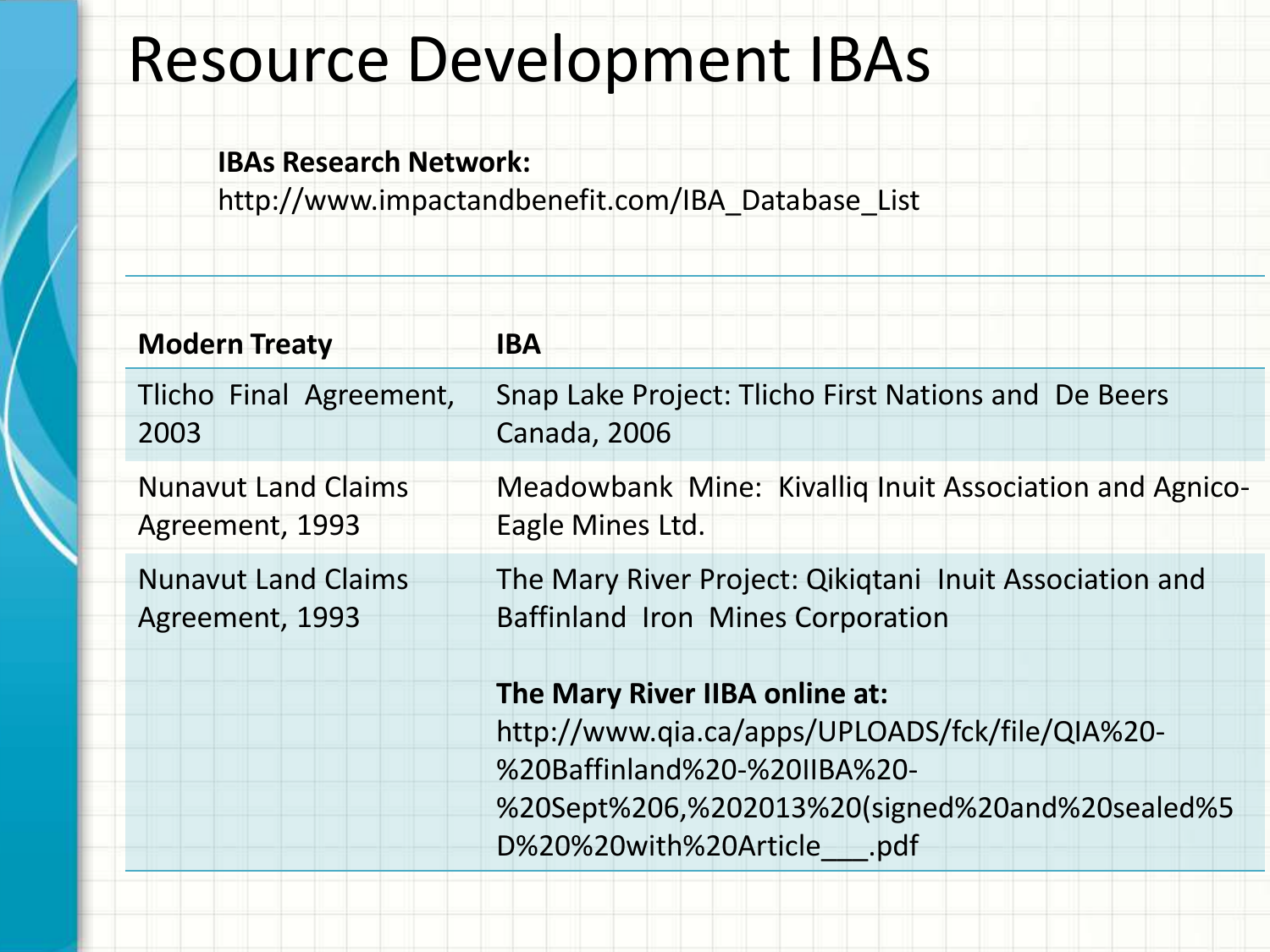## Issues with Resource Development

#### IBAs

- Getting the Results: Implementation and enforceability
	- Anticipating the need for amendments in the IBA
	- Effective dispute resolution mechanisms
- Filling gaps for government programs
	- Danger that IBAs are more than just complimentary to government programs and are used to fill program gaps
		- Example, the Mary River project, the Qikiqtani Inuit Association struck community committees to assesss impacts of the mine development in part as community members did not have access to intervener funds through the environmental review process to fully participate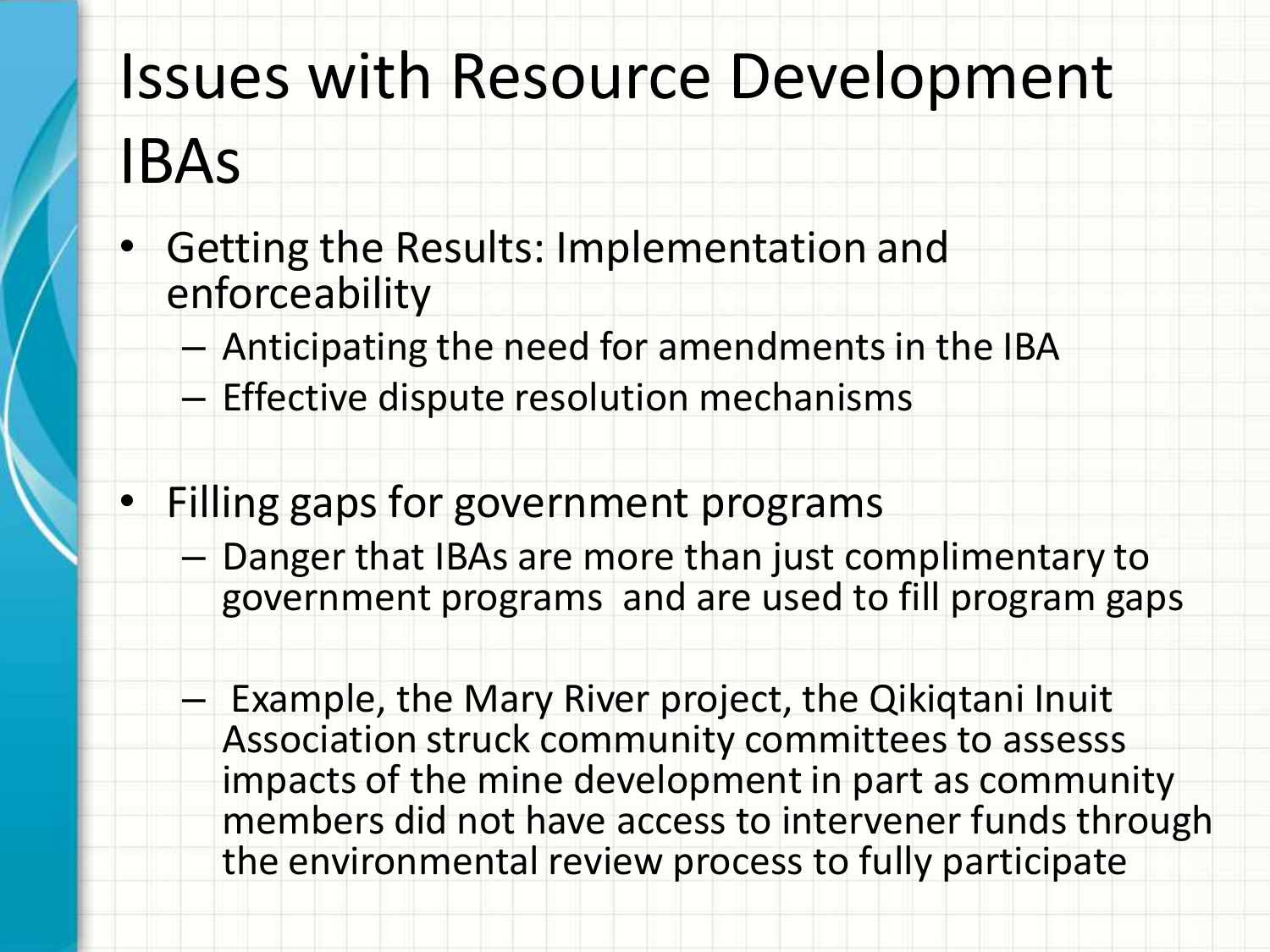## IBAs with Government of Canada

- Many Modern Treaty Agreements require IBAs with Government for the establishment of parks, protected or conservation areas
- For example, Sections 8.4.4 and 9.4.1 of the *Nunavut Land Claims Agreement* requires IBAs prior to the establishment of a Park or Conservation Area
- There is also a requirement to conclude IIBAs within 5 years for existing parks and conservation areas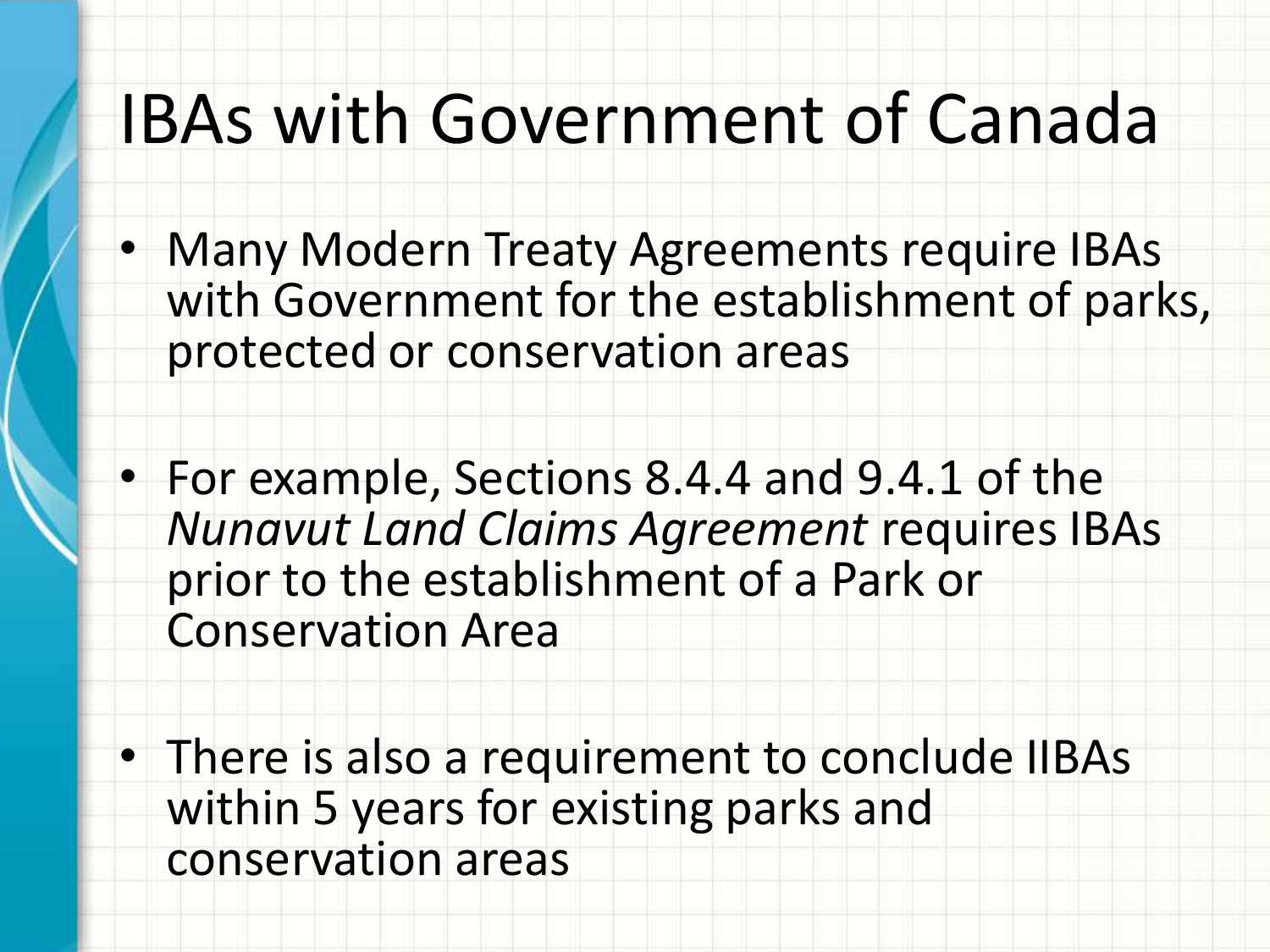# Examples of IBAs in Nunavut with Government

- National Parks
	- Auyuittuq, Quttinirpaaq and Sirmilik IIBA
	- Ukkusiksalik National Park (Wager Bay) IIBA

#### Other IIBAs

- National Wildlife Areas and Migratory Bird Sanctuaries IIBA
- Territorial Parks IIBA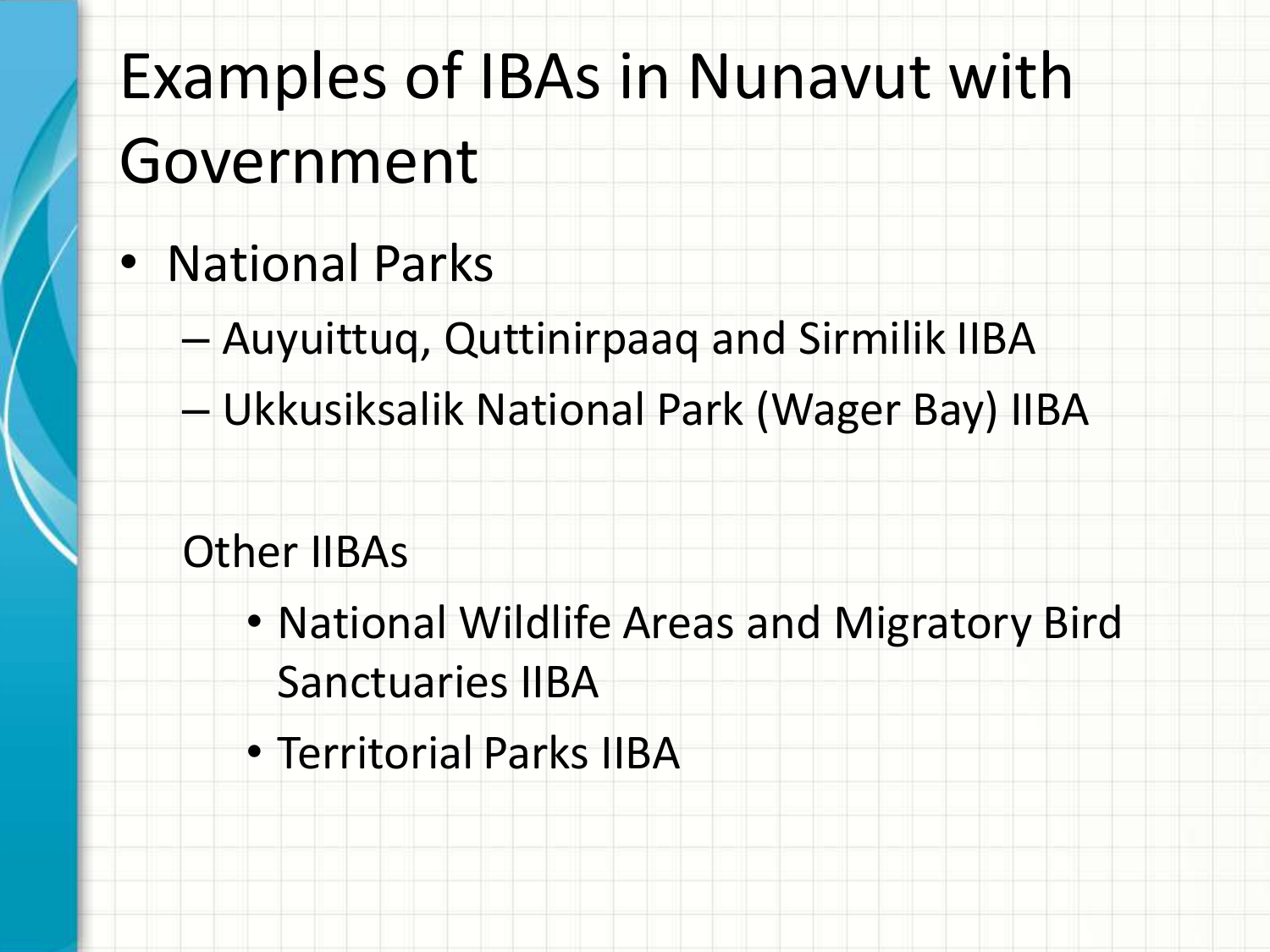# Opportunities through IBAs

- National Wildlife Areas and Migratory Bird Sanctuaries IIBA, 2008
	- 5 NWAs and 11 Migratory Bird Sanctuaries
	- \$8.3 million over 7 years for tourism, Inuit education and employment assistance programs, community infrastructure, area co-management committees and other benefits
	- 11 Inuit Communities to receive benefits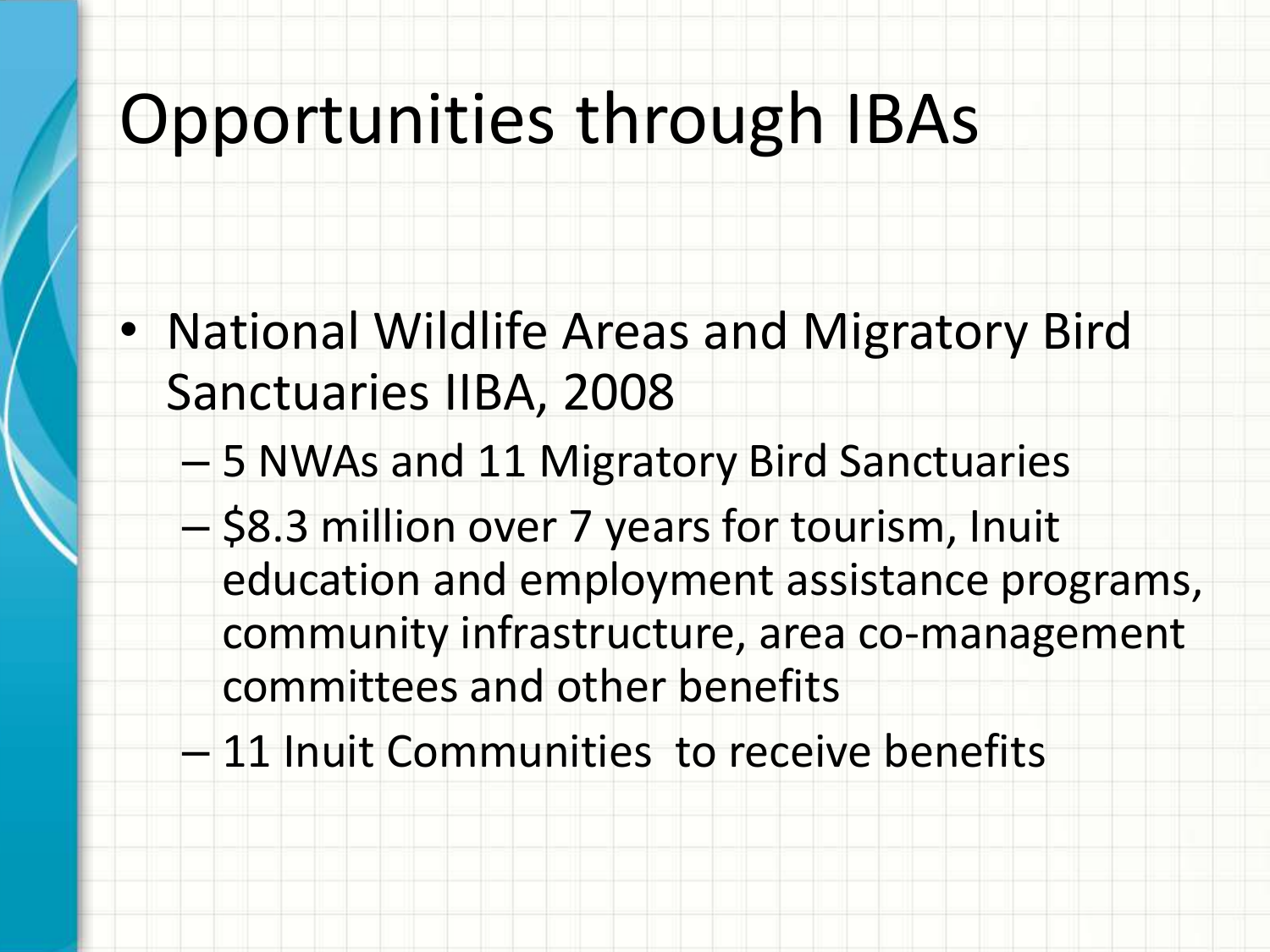## Arviat Community Eco-Tourism Initiative

- community of approximately 2,850 people
- IIBA contributions for Eco-Tourism Project are \$240,000 a year for five years
- Goal is to *develop an internationally competitive and unique wildlife viewing and Inuit cultural experience*
- Some results already seen, see online at http://www.nunatsiaqonline.ca/stories/articl e/65674offering an authentic inuit experie nce/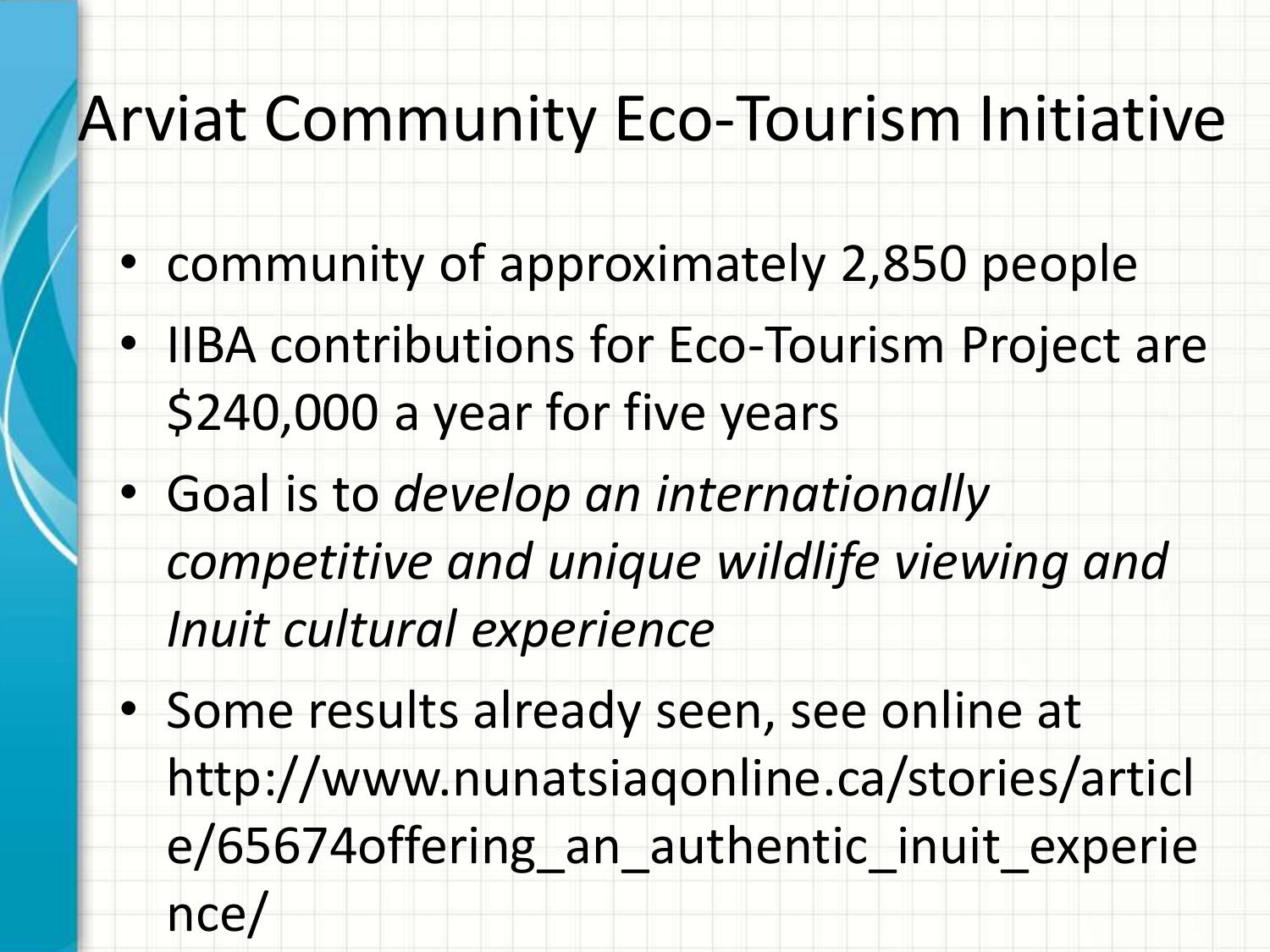## Negotiation Difficulties

• More incentive for companies to conclude IBAs than governments. For companies an IBA is a tool to reach development goals.

• Government does not have the same incentive and we are seeing longer negotiation time periods.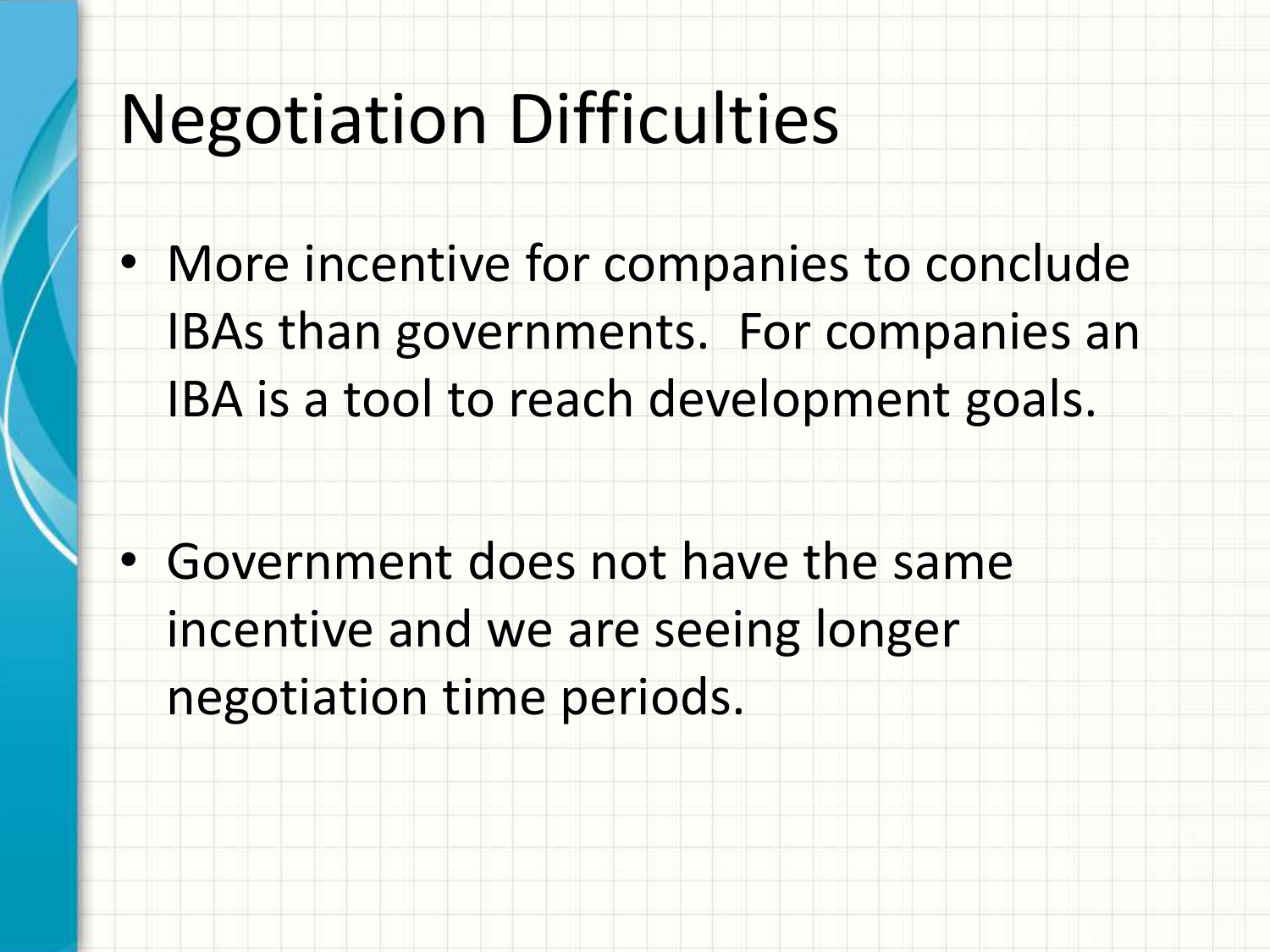#### Nunavut Example – Negotiation Issues

- Obligations to re-negotiate or negotiate IBAs with Government are not being met.
- For example, Canadian Heritage Rivers IIBA is still outstanding
	- Missed opportunity to provide benefits to 3 communities (Baker Lake, Kimmirut, Kugluktuk)
	- Potential benefits could include education, youth outreach, support for heritage and culture, business opportunities and water quality monitoring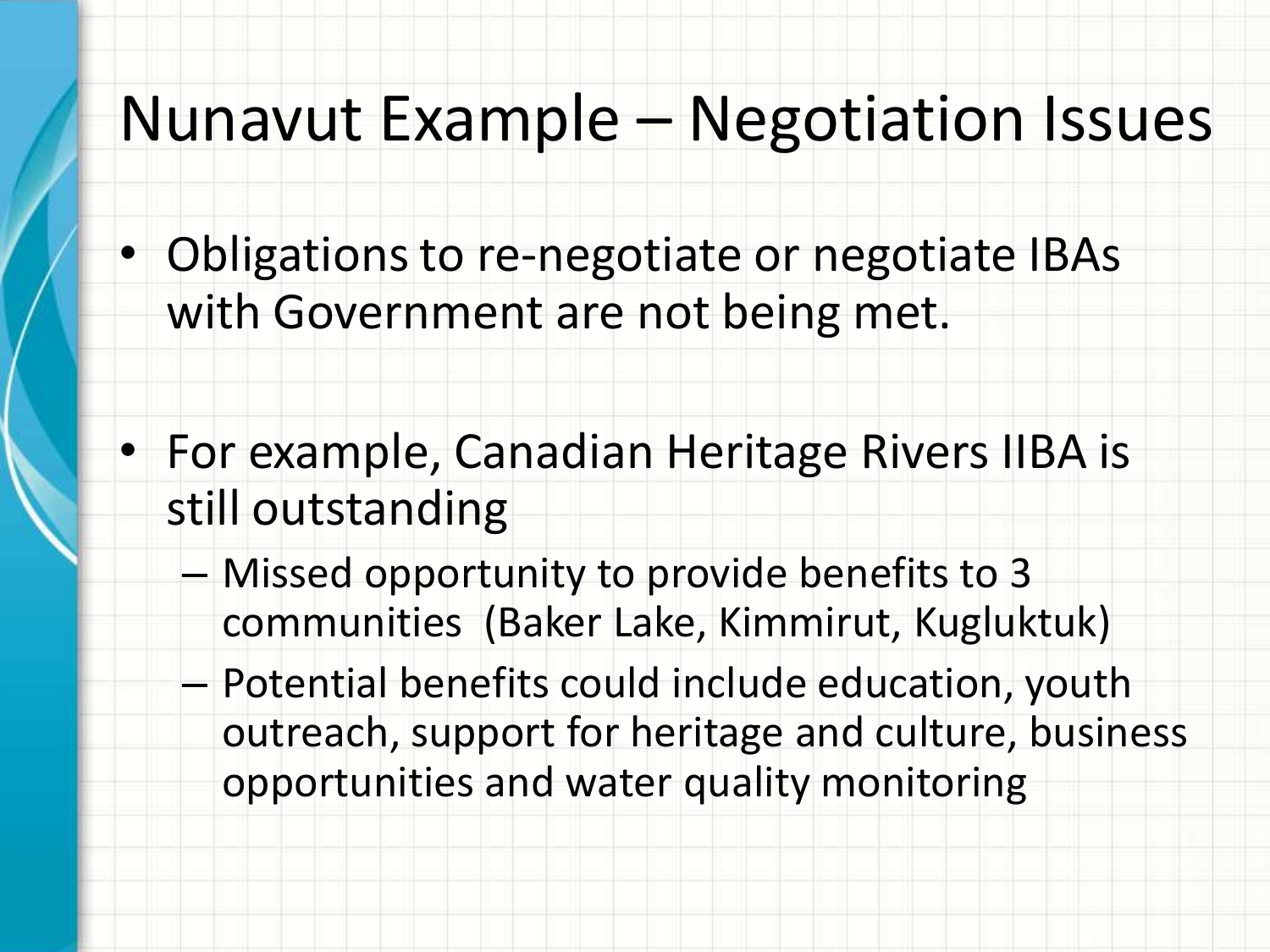# Stumbling Blocks

- Timeline for CHR IIBA negotiations
	- Negotiations between 2004 and 2011
	- Approximately 10 negotiation sessions without agreement on an IIBA
		- Issues: Inuit organizations negotiating without knowledge of Government's financial mandate
		- Negotiation exercise costly for Inuit organizations